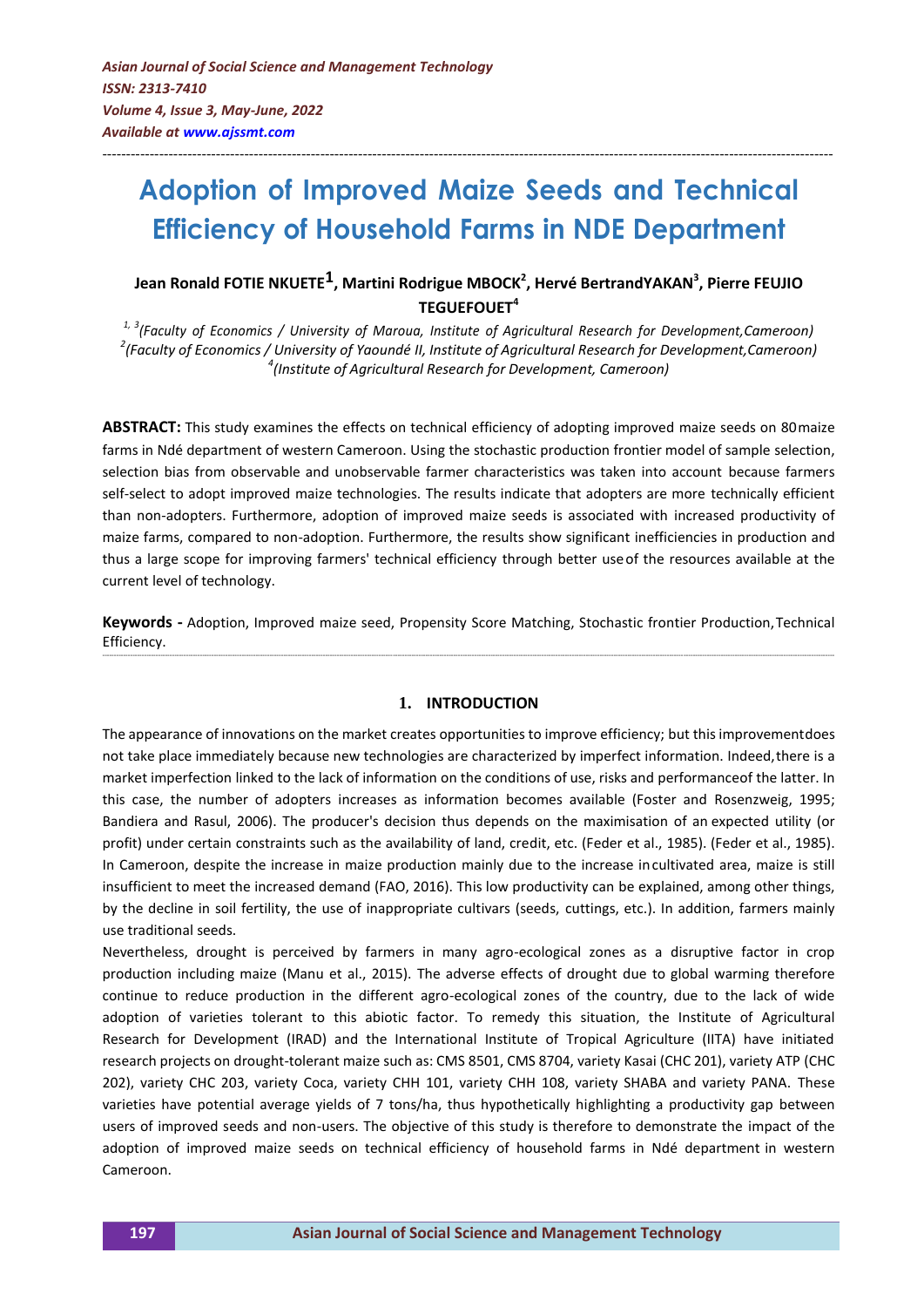#### **2. REVIEW OF THE LITERATURE**

One of the first authors to analyze the adoption of agricultural technologies from an economic perspective was Griliches (1957). Using data on US farmers, he estimated a logistic function to identify the determinants of the adoption of hybrid maize varieties. He showed that both supply and demand are important factors, but also the profitability of new varieties. However, methodological constraints such as considering adoption as a continuous variable when it is discrete, as well as the omission of some factors, make these conclusions questionable. In their study on the adoption of improved groundnut varieties in Uganda Kassie et al. (2011) found that membership of a farmer organization, farm size and education level increased the probability of adopting improved groundnut varieties. Solomon et al (2014) looked at the adoption of improved wheat varieties in Ethiopia. Their results indicate that education level, market access, diversity of information sources, agro- ecological zone, price of the harvested product as well as distance to seed sellers are determinants of adoption.Khonje et al (2015) studied the adoption of improved maize seeds in Zambia. In their work, access to extensionservices, levels of education, access to credit and association membership are the determinants of adoption of improved maize seeds.

In sum, in most of the studies, the impacts of the adoption factors are in the same direction except for the age and size of the farm, for which the signs may vary from one study to another. This finding suggests that the studycontext may play an important role in the analysis of adoption factors. From this perspective, understanding thephenomena of acceptance and rejection of an innovation means placing it in its societal context, by carrying out a complete analysis of the local society. Thus, this study will legitimize or not the dissemination of improved maize seeds throughout Cameroon.

## **3. METHODOLOGY AND DATA**

# 3.1. ADOPTION OF IMPROVED MAIZE SEEDS

The main objective of this study is to examine the effects of the adoption of improved maize seeds on the technical efficiency of family farms. The binary decision of a farm to adopt or not to adopt improved maize seeds can be modelled in a random utility framework (Imbens, 2000; Hirano and Imbens, 2001). In our context, we assume that a farm is risk-neutral, and that it makes an adoption decision based on the comparison between the expected benefits of adopting and not adopting improved maize seeds. Ideally, a farm will choose to adopt improved maize seeds if the expected benefit of adoption (  $D_{_A}$  ) is greater than the expected benefit of non-adoption (  $D_{_N}$  ), i.e.  $D_i^*$   $=$   $D_A$   $D_N$   $>$   $0\;$  , where represents  $D_i^*$  the difference between the expected benefits of adopting and not adopting improved maize seeds. Furthermore,  $D_i^*$  is a latent variable, which is unobservable, but can be expressed as a criterion function of observable characteristics as follows:

$$
D_i^* = \delta' Z_i + \mu_i \text{ with } D_i = \begin{cases} 1_{\text{if}} - D_i^* > 0 \\ 0_{\text{if}} - D_i^* \le 0 \end{cases} \tag{1}
$$

Where  $D_i^+$  is a binary adoption indicator, which is assigned a value of 1 if the farmer  $i^+$  decides to adopt improved maize seeds and 0 otherwise. In this study, we define an adopter as a farm that planted at least one improved maize variety in the 2020 crop year; δ is a vector of parameters to be estimated; denotes  $Z_i$  a vector of observable factors influencing a farm's adoption decision; is  $\mu$  the error term, with zero mean and variance ( $\sigma^2$  =  $1$  $\mu_i \square N[0,1]$  ). The probability of a farm adopting an improved maize variety is represented by the following specification:<br>Pr  $(D_i = 1) = Pr(D_i^* \succ 0) = Pr(D_i \succ -\delta' Z_i) = 1 - F(-\delta' Z_i)$  (2) specification:

$$
Pr(Di = 1) = Pr(Di* > 0) = Pr(\mui > -\delta' Zi) = 1 - F(-\delta' Zi)
$$
\n(2)

Where F is the cumulative distribution function of  $\mu_i$  . Intuitively, the adoption of improved maize technologies by family farms can increase their technical efficiency.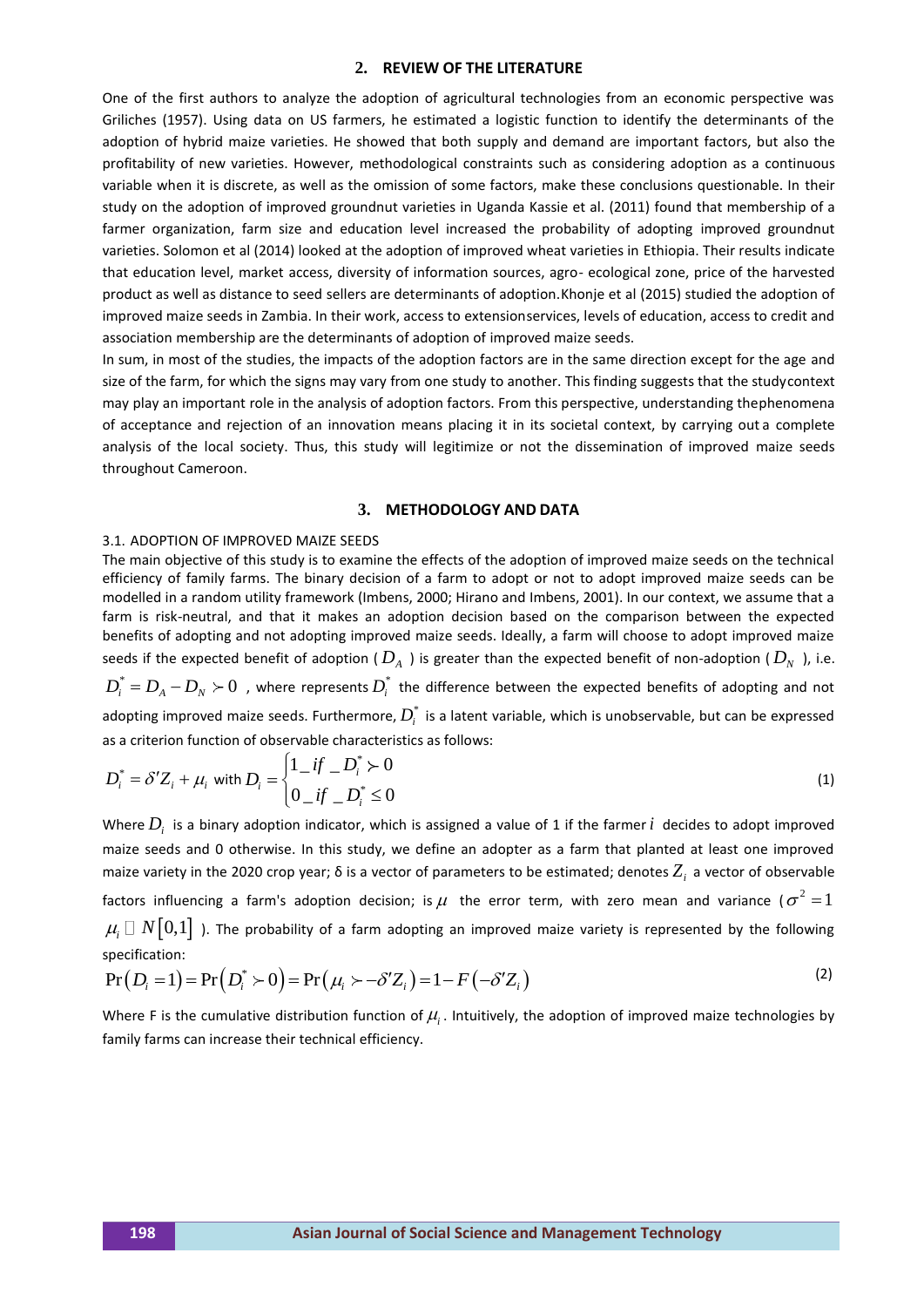#### 3.2. STOCHASTIC PRODUCTION FRONTIER MODEL (SPF)

Using the stochastic production frontier (SPF) model in the empirical estimates, we assume that farms either adopt or do not adopt the improved maize seeds. The SPF model is specified as follows:

$$
Y_{ij} = f\left(X, D_i\right) + v_{ij} - u_{ij} \tag{3}
$$

Where denotes  $Y_{ij}$  the output of the  $i^{eme}$  farmer,  $X$  represents a vector of inputs and other factors, is  $D_i$  a dichotomous variable capturing the effect of adoption of improved maize seeds,  $v_{ij}^{\parallel}$  and  $u_{ij}^{\parallel}$  are respectively, the two-sided error term, and the one-sided error term that captures efficiency. Note that the index  $j$  represents  $D_{\scriptscriptstyle A}$ 

for adopters of improved maize seeds, and  $D_{\scriptscriptstyle N}^{}$  for non-adopters. In non-experimental studies, as in this case, estimating the impact of adoption of improved maize seeds on productivity and technical efficiency requires addressing the farmer selection bias arising from the non-random assignment of adoption and non-adoption of improved maize seeds to ensure unbiased and consistent estimates of the impact of adoption. The following section presents the results of our study and discussion of these results.

#### 3.3. DATA COLLECTION AND STUDY AREA

This study uses data from a survey conducted by the Institute of Agricultural Research for Development (IRAD) on production systems and farm efficiency of maize farms in the Ndé department (West Cameroon Region). Data were collected in four districts (Bangangté, Tonga, Bazou and Bassamba districts) during the period from 31 August 2020 to 20 November 2020, using a multi-stage sampling procedure. In the first stage, we used purposive sampling to select the four study districts because of their geographical accessibility, intensive maizeproduction in these districts and proximity to the IRAD Bangangté Multipurpose Agricultural Research Station (SPRA). This was done by consulting the maize seed sales files of the Bangangté SPRA and the files of donationsmade to displaced persons during the security crisis in the North-West and to war veterans and victims of war in the Ndé department. The second step was a random sampling of two to three communities in eacharrondissement studied. Finally, a total sample of 80 maize farmers, comprising 46 adopters and 34 non- adopters, was drawn for analysis as a proportion of the maize farmer population in each district. These farmerswere interviewed using a structured questionnaire, and information on farm characteristics, asset ownership, and production, consumption and marketing activities related to the 2020 production season was collected by research assistants, under the supervision of the authors.

# **4. RESULTS AND DISCUSSION**

#### 4.1. DESCRIPTIVE STATISTICS

The definition and summary statistics of the variables used in the analysis are presented in Table 1. As can be observed, 57.5% of the sampled farmers are adopters of improved maize seed in the study area. In addition, the average age of the head of the farm, the average experience of the farm in maize cultivation, the average lengthof occupation of the farm plot and the average length of fallowing of the plot are 39 years, 5 years, 4 years and 15 months respectively. On average, a farm cultivates 6312.5 m2 of maize plot and generates an average harvest of 305.64 kg. In addition, a farm uses an average of 10.25 kg of maize seed with an average labor force of about 4 people.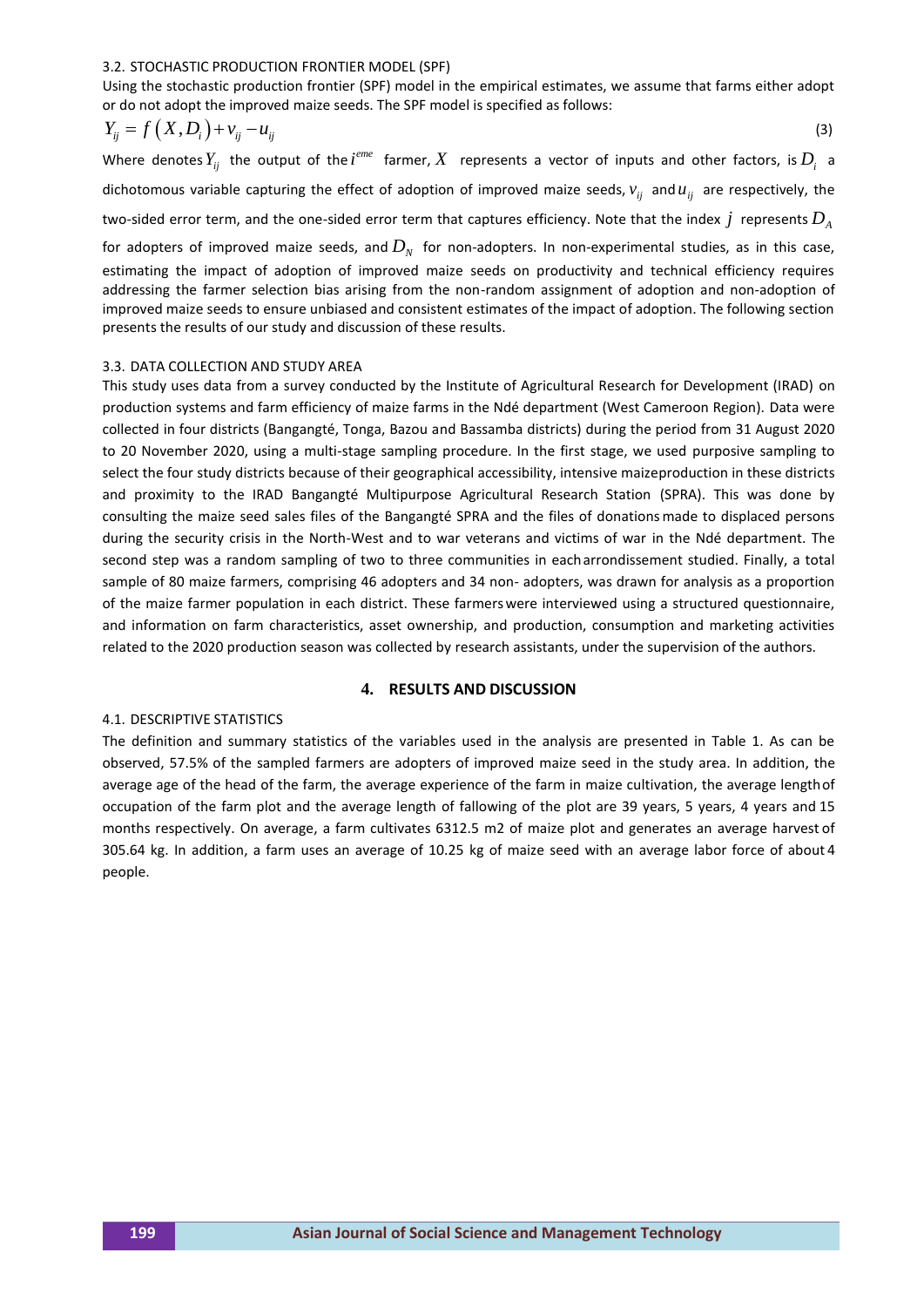| Variable                             | <b>Definition</b>                                                                            | Mean    | Std. Dev. |
|--------------------------------------|----------------------------------------------------------------------------------------------|---------|-----------|
| Seeds_type2<br>(improved)            | 1 if the farm uses improved seed and 0 otherwise                                             | .575    | .497      |
| Quantity harvested                   | Quantity of maize harvested (in Kg)                                                          | 305.637 | 370.744   |
| Quantity of seed                     | Quantity of maize seed used (in Kg)                                                          | 10.25   | 8.792     |
| Parcel area                          | Surface area of the exploited plot (in m2)                                                   | 6312.5  | 4516.282  |
| Number of individuals                | Number of individuals working on the plot                                                    | 3.95    | 1.799     |
| Age                                  | Age of the head of the holding (in years)                                                    | 39.212  | 7.142     |
| year experience                      | Farm experience in maize cultivation (in years)                                              | 5.362   | 2.512     |
| Cat_sociopro1 (Own<br>account)       | 1 if the holder is self-employed and 0 otherwise                                             | .212    | .412      |
| Cat sociopro2<br>(Employer)          | 1 if the holder has a job as an employer and 0 otherwise                                     | .163    | .371      |
| Cat sociopro3<br>(Employee)          | 1 if the manager has a job as an employee and 0<br>otherwise                                 | .138    | .347      |
| Cat_sociopro4 (Middle<br>management) | 1 if the holder has a job as a middle manager and 0<br>otherwise                             | .325    | .471      |
| practical training1                  | 1 if the head of the holding has already received<br>training in agriculture and 0 otherwise | .75     | .436      |
| gender2 (Male)                       | 1 if the manager is male and 0 otherwise                                                     | .65     | .48       |
| op coop member1                      | 1 if the holding is a member of a PO or cooperative and<br>0 otherwise                       | .725    | .449      |
| credict access1                      | 1 if the holding has access to credit and 0 otherwise                                        | .563    | .499      |
| loc_operator1<br>(Bangangté)         | 1 if the farm is located in the Bangangté district and 0<br>otherwise                        | .475    | .503      |
| loc_operator2 (Tonga)                | 1 if the holding is located in the district of Tonga and 0<br>otherwise                      | .163    | .371      |
| loc_operator3 (Bazou)                | 1 if the holding is located in the district of Bazou and 0<br>otherwise                      | .175    | .382      |
| number year occupied                 | Duration of occupation of the agricultural parcel(s) (in<br>vears)                           | 4.551   | 3.771     |
| operating assistance                 | 1 if the holding receives agricultural technical assistance<br>and 0 otherwise               | .4      | .493      |
| institutional support                | 1 if the farm has institutional support and 0 otherwise                                      | .287    | .455      |
| plot burning                         | 1 if the farm practices burning on its plot(s) and 0<br>otherwise                            | .313    | .466      |
| number of months<br>fallow           | Duration of fallowing of the agricultural plot(s) (in<br>months)                             | 15.264  | 10.661    |

**Table 1: Definition of variables and descriptive statistics**

Source: Based on survey data.

# 4.2. PROPENSITY SCORE MATCHING ANALYSIS

Table 2 shows significant differences between adopters and non-adopters of improved maize seed. Firstly, the proportion of members of farmers' organizations or cooperatives differs between the groups: 84.8% of adoptersare members of farmers' organizations or cooperatives, compared to 55.9% of non-adopters. With regard to gender, 73.9% of adopters are male, compared to 52.9% of non-adopters. For the socio-professional category3(employee), 4.3% of adopters belong to this category against 26.5%. Also, adopters are on average older than non-adopters (41 years old compared to 36 years old). These significant differences in the means of the explanatory variables are assumed to be the basis for self-selection into adoption.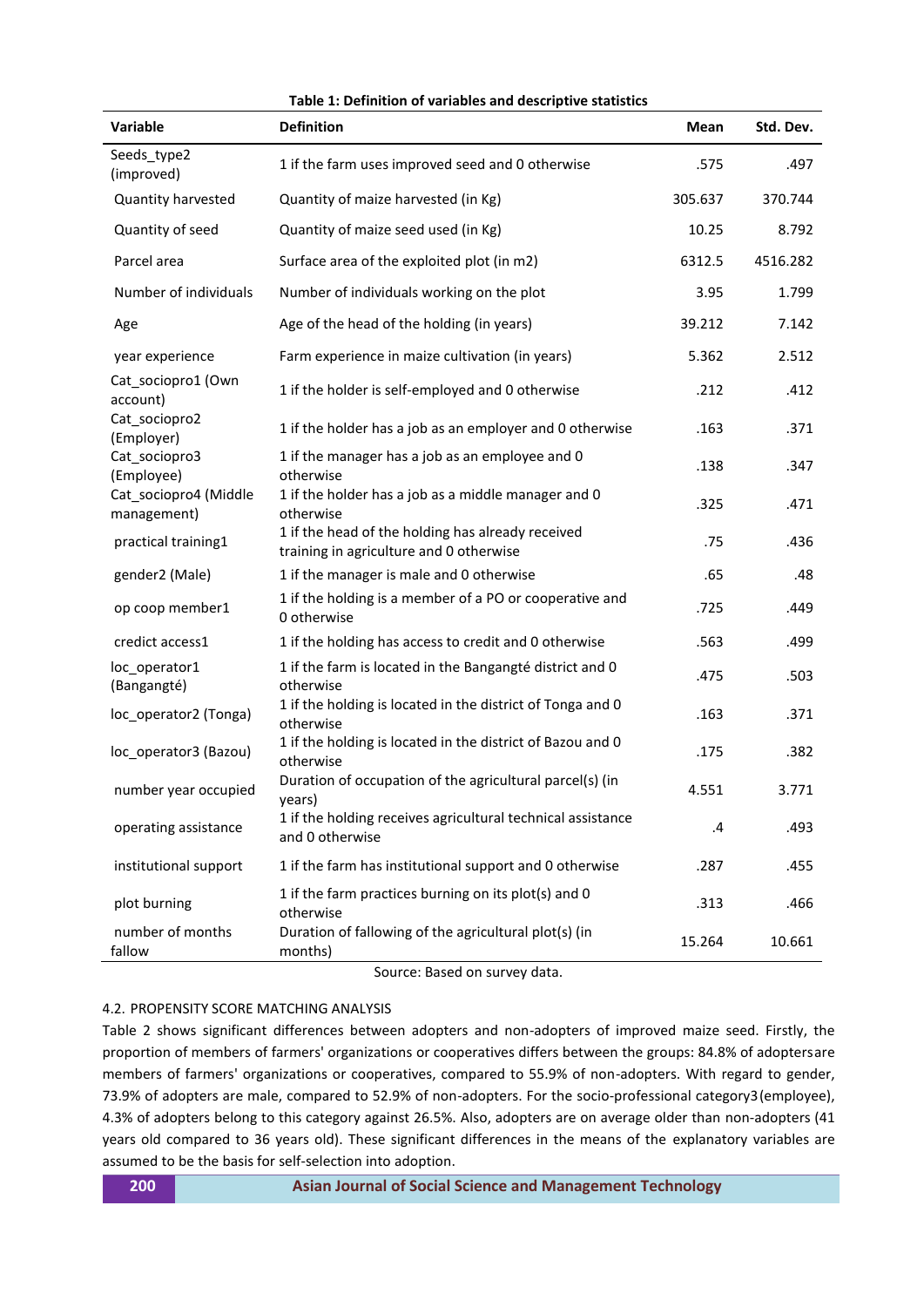# **Table 2: Test of differences in means before matching**

|                             | Mean           |         | %bias     |       |
|-----------------------------|----------------|---------|-----------|-------|
| <b>Variable</b>             | <b>Treated</b> | Control |           | p>t   |
| age                         | 41.522         | 36.088  | 84.200    | 0.001 |
| corn experience year        | 5.739          | 4.853   | 35.700    | 0.119 |
| Cat sociopro1 (Own account) | 0.196          | 0.235   | $-9.500$  | 0.673 |
| Cat sociopro3 (Employee)    | 0.043          | 0.265   | $-63.500$ | 0.004 |
| practice training1          | 0.783          | 0.706   | 17.400    | 0.440 |
| gender2 (Male)              | 0.739          | 0.529   | 44.000    | 0.053 |
| op_coop_member1             | 0.848          | 0.559   | 65.800    | 0.004 |
| credict access1             | 0.609          | 0.5     | 21.700    | 0.339 |
| loc_operator1 (Bangangté)   | 0.478          | 0.471   | 1.5       | 0.947 |
| loc operator3 (Bazou)       | 0.217          | 0.118   | 26.600    | 0.251 |

Source: Based on survey data.

After matching, there were no significant differences between the means of the explanatory variables. This means that the treated and untreated groups are comparable in terms of observable variables.

|                             | Table 3: Test for differences in means after matching |         |           |       |
|-----------------------------|-------------------------------------------------------|---------|-----------|-------|
|                             | <b>Mean</b>                                           |         | %bias     |       |
| Variable                    | <b>Treated</b>                                        | Control |           | p>t   |
| age                         | 38.853                                                | 37.500  | 21.000    | 0.368 |
| corn_experience_year        | 5.176                                                 | 4.324   | 34.300    | 0.791 |
| Cat sociopro1 (Own account) | 0.265                                                 | 0.294   | $-7.100$  | 0.791 |
| Cat sociopro3 (Employee)    | 0.059                                                 | 0.059   | 0         | 1.000 |
| practice training1          | 0.706                                                 | 0.735   | $-6.700$  | 0.791 |
| gender2 (Male)              | 0.647                                                 | 0.412   | 49.400    | 0.751 |
| op_coop_member1             | 0.794                                                 | 0.853   | $-13.400$ | 0.532 |
| credict access1             | 0.559                                                 | 0.647   | $-17.600$ | 0.465 |
| loc operator1 (Bangangté)   | 0.529                                                 | 0.794   | $-52.300$ | 0.621 |
| loc operator3 (Bazou)       | 0.147                                                 | 0.088   | 15.700    | 0.459 |

**Table 3: Test for differences in means after matching**

Source: Based on survey data.

In sum, the results of the balancing test indicate that the unmatched sample does not satisfy the balancing property as there are significant differences between the means of socio-professional category3 of the head of the farm, gender, age and membership of a farmer organization or cooperative before matching (Table 2). However, the results after matching indicated that there was no statistical difference in the observed characteristics between adopters of improved maize seed and non-adopters (Table 3). Based on this result, it was concluded that the comparison was statistically valid (Rosenbaum and Rubin, 1983).

Fig. 1 presents a graph of treated and untreated units after matching through the common carrier condition, which is a criterion to be checked for matching quality. The first remark on the distribution of propensity scores among maize farms is the fact that it is quite disparate (non-concentration around 0), reflecting a fairly good adoption rate of improved maize seed. The common support is equally satisfactory with an average overlap of probabilities for treated and untreated.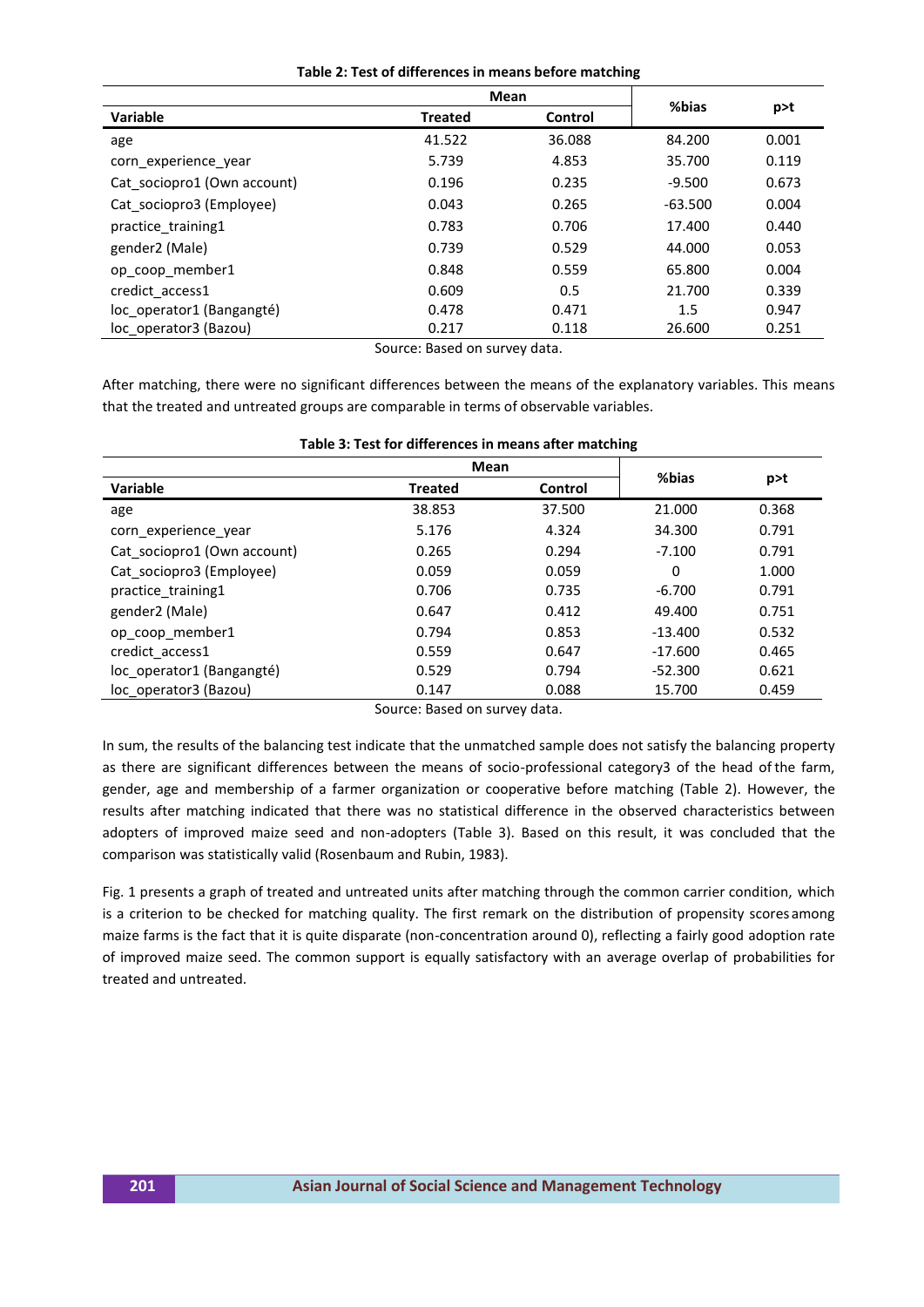

# **Figure 1: Distribution of propensity scores and common support**

Source: Based on survey data.

A Probit model was used to estimate the conditional probability of adopting improved maize seed given observed farm characteristics, where the dependent variable equals one if the farm has adopted improved maize seed and zero otherwise. We calculated marginal effects to allow us to better interpret the results (Greene, 2012). A summary of the results of the Probit model is presented in Table 4. The model has good validity as indicated by the pseudo-R2 (0.216) and the chi-square probability value (0.000). In addition, six of the ten variablesincluded in the model have a significant effet on the adoption of improved maize seed. Farm managerslocated in Bangangté have a 26.8% higher probability of adopting improved maize seed as indicated by the positive and significant marginal effect of the variable loc\_exploitant1. Farms that are members of farmers' organizations or cooperatives are 68.1% more likely to adopt improved maize seed, while farms headed by older individuals with years of experience in maize cultivation are 3.79% and 7.67% more likely to adopt improved maize seed respectively. This result is similar to that of Adesina and Zinnah (1993) obtained in Sierra Leone and that of Asfaw, Shiferaw, Simtowe, and Haile (2011) obtained in Ethiopia. However, we can find that being employed or self-employed reduces the probability of adopting improved maize seed by 58.8% and 46.7% respectively. These results are quite similar to previous studies conducted by Khonje et al. (2015) in Uganda andNabasirye et al. (2012) in Zambia on the impacts of adoption of improved maize seeds on maize yields and welfare.

|                      | (1)                                                              | (2)                     |
|----------------------|------------------------------------------------------------------|-------------------------|
| <b>VARIABLES</b>     | <b>Probit coefficients</b>                                       | <b>Marginal effects</b> |
| Age                  | $0.101**$                                                        | $0.0379**$              |
|                      | (0.0433)                                                         | (0.0155)                |
| corn_experience_year | $0.205**$                                                        | $0.0767**$              |
|                      | (0.0894)                                                         | (0.0326)                |
| Cat_sociopro1        | $-1.654***$                                                      | $-0.588***$             |
|                      | (0.538)                                                          | (0.147)                 |
| Cat_sociopro3        | $-1.254**$                                                       | $-0.467**$              |
|                      | (0.616)                                                          | (0.192)                 |
| practice_training1   | $-0.176$                                                         | $-0.0649$               |
|                      | (0.471)                                                          | (0.170)                 |
| gender <sub>2</sub>  | $-0.442$                                                         | $-0.160$                |
|                      | (0.477)                                                          | (0.165)                 |
| op_coop_member1      | $2.000***$                                                       | $0.681***$              |
|                      | (0.571)                                                          | (0.134)                 |
| credict_access1      | 0.00935                                                          | 0.00350                 |
|                      | (0.378)                                                          | (0.142)                 |
| loc_operator1        | $0.735*$                                                         | $0.268*$                |
|                      | (0.422)                                                          | (0.148)                 |
| 202                  | <b>Asian Journal of Social Science and Management Technology</b> |                         |

# **Table 4: Factors influencing the decision to adopt improved maize seed**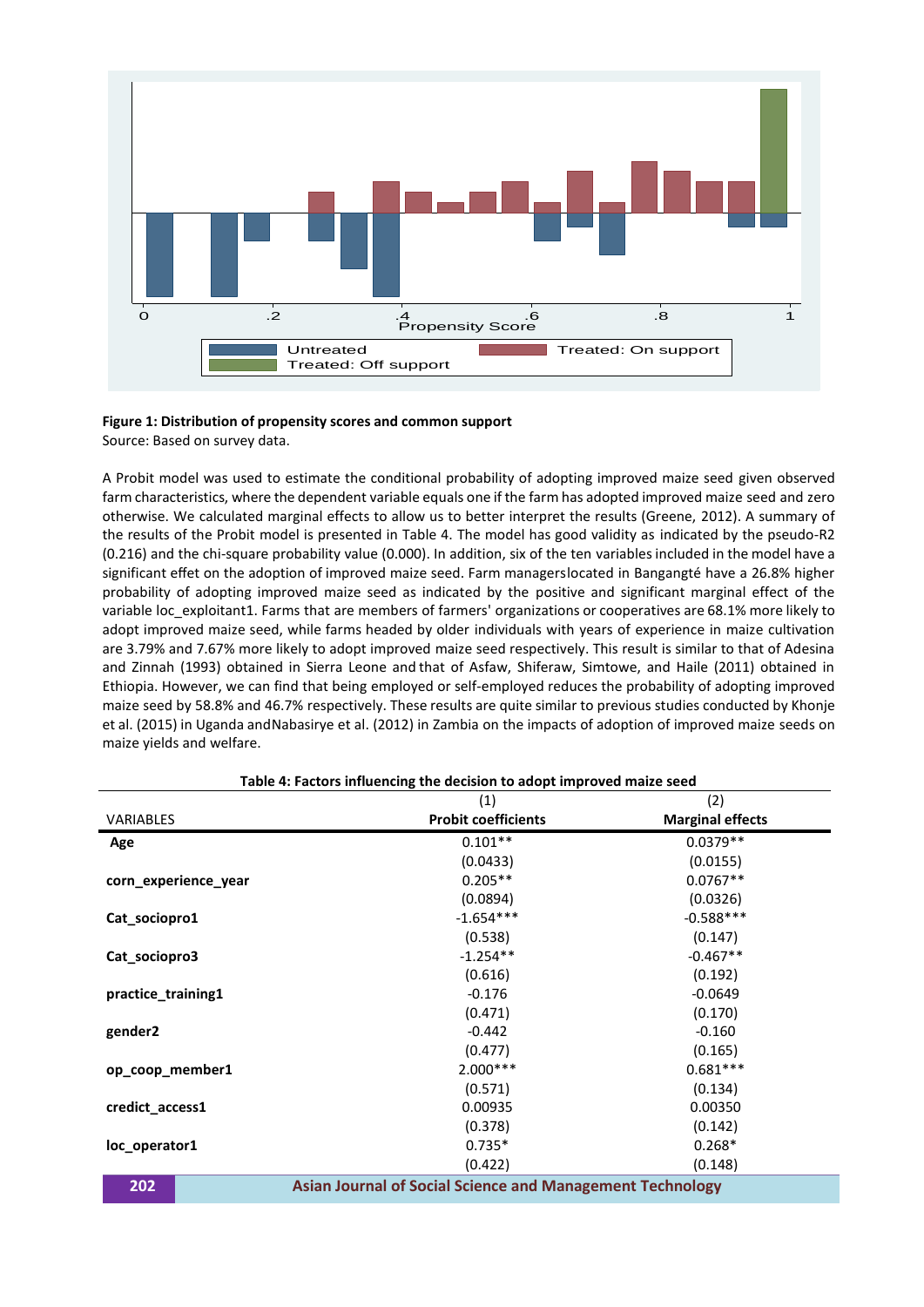| loc operator3   | 0.760                                 | 0.249   |
|-----------------|---------------------------------------|---------|
|                 | (0.625)                               | (0.166) |
| Constant        | $-5.710***$                           |         |
|                 | (1.945)                               |         |
| <b>Comments</b> | 80                                    | 80      |
|                 | <b>Standard errors in parentheses</b> |         |
|                 | *** p<0.01, ** p<0.05, * p<0.1        |         |

# Source: Based on survey data.

As suggested by Caliendo and Kopeinig (2008), Table 5 presents other criteria for assessing the quality of matching, namely the maximum likelihood test, the pseudo-R2 and the mean bias.

| Table 5: Quality indicators before and after matching<br><b>Ps R2</b><br>LR Chi <sub>2</sub><br>p>Chi2<br>Average bias<br>Sample |       |        |       |        |
|----------------------------------------------------------------------------------------------------------------------------------|-------|--------|-------|--------|
| Unmatched                                                                                                                        | 0.357 | 38.980 | 0.000 | 37.000 |
| Matched                                                                                                                          | 0.148 | 13.910 | 0.177 | 21.700 |

Source: Based on survey data.

The results indicate a fairly good quality of matching. Indeed, the pseudo-R2 is quite low after matching (1.48%).In addition, the maximum likelihood tests are rejected before matching but not after. The average bias is also quite low compared to the unmatched sample.

# 4.3. ESTIMATING IMPACT OF ADOPTION OF IMPROVED MAIZE SEEDS ON TECHNICALEFFICIENCY

We present in Table 6 the maximum likelihood estimates of the parameters of the Cobb-Douglas stochastic frontier model based on the propensity score matching subsample. Two of the three inputs in our study have a positive impact on technical efficiency. The significant positive effect of these variables confirms the monotonicity condition that marginal products are positive at the average levels of these inputs. However, the labor factor has a negative impact on technical efficiency. This can be explained by the fact that the labor force on these farms is exclusively family-based and made up of young children, which seems to slow down the adults during field work. The results of the estimation of the stochastic frontier model show that a 1% increase in the quantity of seeds used increases production by 0.78%, while a 1% increase in the area of land increases production by 1.52%. In addition, a 1% increase in labor reduced production by 1.36%.

| Table 6: Estimation of the parameters of the stochastic model |               |                                 |            |  |
|---------------------------------------------------------------|---------------|---------------------------------|------------|--|
|                                                               | (1)           | (2)                             | (3)        |  |
| <b>VARIABLES</b>                                              | <b>LnProd</b> | Insig2v                         | Insig2u    |  |
|                                                               |               |                                 |            |  |
| LnSeed                                                        | $0.781***$    |                                 |            |  |
|                                                               | (0.217)       |                                 |            |  |
| LnLabour                                                      | $-1.360***$   |                                 |            |  |
|                                                               | (0.404)       |                                 |            |  |
| LnLand                                                        | $1.522***$    |                                 |            |  |
|                                                               | (0.255)       |                                 |            |  |
| Constant                                                      | $-6.876***$   | $-1.951***$                     | $0.698***$ |  |
|                                                               | (1.982)       | (0.475)                         | (0.240)    |  |
|                                                               |               |                                 |            |  |
| Comments                                                      | 68            | 68                              | 68         |  |
|                                                               |               | Standard errors in parentheses  |            |  |
|                                                               |               | *** p<0.01, ** p<0.05, * p<0.1  |            |  |
|                                                               |               | Carriera: Denad en arrivor data |            |  |

Source: Based on survey data.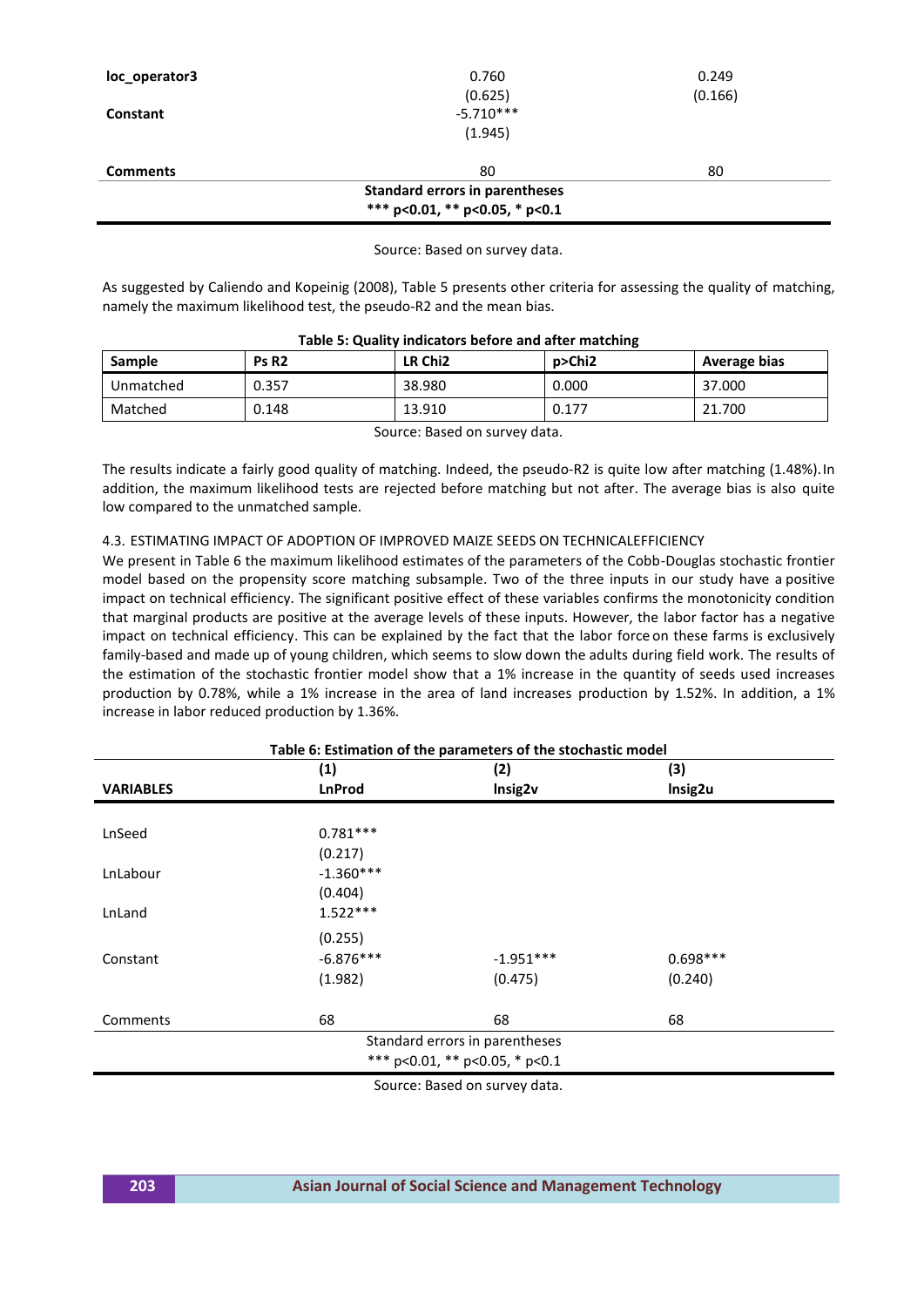Table 7 presents the results of the average treatment effect on treated individuals (ATT) using different matching methods. The standard errors of the impact estimates were calculated by bootstrapping using 100 replications for each estimate. The results revealed that the adoption of improved maize seed had a significant positive impact on technical efficiency. For all matching methods, a positive impact was achieved at the 1% significancelevel. For the Nearest Neighbor, Kernel and Radius methods, farm households that adopted improved maize seed recorded increases of 24.4%, 23.8% and 27.9% respectively in their technical efficiency on average compared to control farm households. These results are consistent with other previous studies in Uganda and Zambia on the impacts of adopting improved maize seeds on maize yields and welfare (Khonje et al., 2015; Nabasirye et al., 2012).

| <b>Matching Algorithm</b>        | <b>Coefficient (ATT)</b> | <b>Bootstrap Std. Error</b> |  |
|----------------------------------|--------------------------|-----------------------------|--|
| Nearest Neighbor                 | $0.244**$                | 0.057                       |  |
| Kernel                           | $0.238**$                | 0.051                       |  |
| Radius                           | $0.279**$                | 0.053                       |  |
| $*** - 0.01$ ** $-0.05$ * $-0.1$ |                          |                             |  |

# **Table 7: ATT Estimates of impact of improved seeds on Technical Efficiency**

 $p<0.01$ , \*\*  $p<0.05$ , \*  $p<0.1$ 

Source: Based on survey data.

# 4.4. TECHNICAL INEFFICIENCY MODEL

The parameters of the technical inefficiency function were estimated using the censored Tobit estimation procedure. A summary of the results is presented in Table 8. The coefficients of the input variables represent the elasticity. The inefficiency model suggests that farm household inefficiency is significantly associated with the proportion of farms receiving assistance, the proportion of farms that are members of farmers' organizations or cooperatives, the socio-professional category of the head of the farm, and the proportion of farms that are members of a cooperative, the proportion of farms benefiting from institutional support, the locality in which the farm is located, the proportion of farms adopting improved maize seed, the number of months the plots are left fallow and the number of years the farm has been growing maize. Access to improved seed has a positive and significant impact of 0.26 units on the technical efficiency of maize farms.

| Table 8: Estimation of the inefficiency model |                                                                  |              |  |  |
|-----------------------------------------------|------------------------------------------------------------------|--------------|--|--|
|                                               | (1)                                                              | (2)          |  |  |
| <b>VARIABLES</b>                              | <b>Model</b>                                                     | <b>Sigma</b> |  |  |
| number_of_occupancy_year                      | $-0.00280$                                                       |              |  |  |
|                                               | (0.00688)                                                        |              |  |  |
| operating_assistance                          | $-0.123***$                                                      |              |  |  |
|                                               | (0.0418)                                                         |              |  |  |
| op_coop_member                                | $0.198***$                                                       |              |  |  |
|                                               | (0.0546)                                                         |              |  |  |
| Cat_sociopro                                  | $0.0395*$                                                        |              |  |  |
|                                               | (0.0214)                                                         |              |  |  |
| institional_support                           | $0.105**$                                                        |              |  |  |
|                                               | (0.0434)                                                         |              |  |  |
| practice_training                             | $-0.0461$                                                        |              |  |  |
|                                               | (0.0581)                                                         |              |  |  |
| burn_on_plot                                  | 0.0743                                                           |              |  |  |
|                                               | (0.0447)                                                         |              |  |  |
| credict access                                | $-0.0122$                                                        |              |  |  |
|                                               | (0.0309)                                                         |              |  |  |
| loc operator                                  | $0.0327**$                                                       |              |  |  |
|                                               | (0.0129)                                                         |              |  |  |
| adoption seed am                              | $0.258***$                                                       |              |  |  |
|                                               | (0.0326)                                                         |              |  |  |
| number months jachhre                         | $-0.00897**$                                                     |              |  |  |
|                                               | (0.00335)                                                        |              |  |  |
| year_experience_but                           | $-0.0335***$                                                     |              |  |  |
| 205                                           | <b>Asian Journal of Social Science and Management Technology</b> |              |  |  |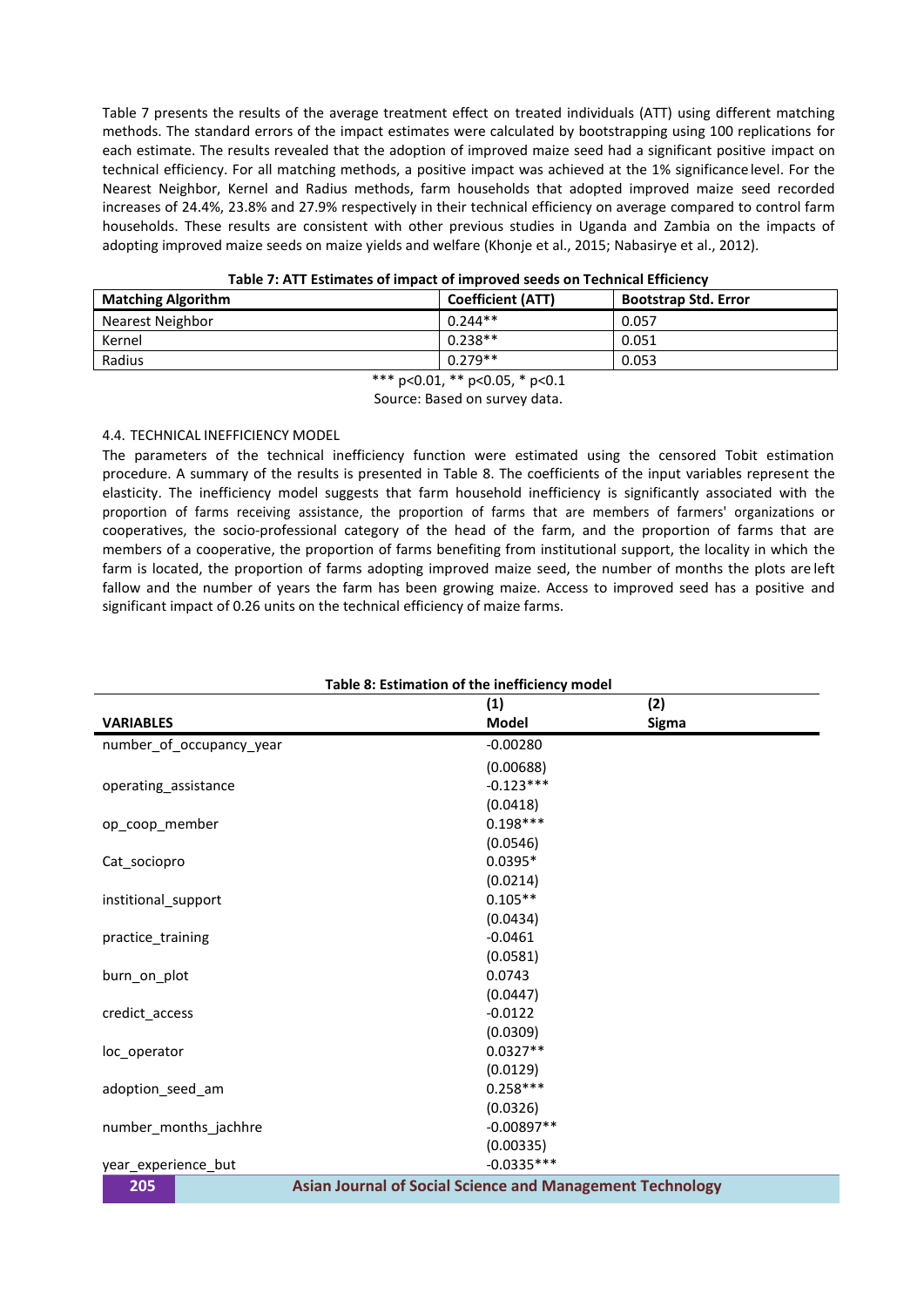|          | (0.00946)                              |             |  |
|----------|----------------------------------------|-------------|--|
| Constant | $0.494***$                             | $0.0917***$ |  |
|          | (0.0811)                               | (0.00987)   |  |
| Comments | 46                                     | 46          |  |
|          | Standard errors in parentheses         |             |  |
|          | *** $p<0.01$ , ** $p<0.05$ , * $p<0.1$ |             |  |
|          |                                        |             |  |

Source: Based on survey data.

The results confirm the findings of Shaheen, Sial, Sarwar and Munir (2011) and Onumah et al. (2010) who suggest that the adoption of new technologies is likely to make farms technically more efficient. Efficiency gains throughadoption of improved maize seed confirm the findings of Karimov (2014). In Ghana, Asante et al, (2014) found a 3.1% increase in technical efficiency for adopters of NERICA rice varieties. Abate et al (2013) also found that participation in farmer cooperatives increases technical efficiency by 5.6% in Ethiopia. Chaovanapoonphol, et al.(2009) also found a similar result where access to technical assistance was found to significantly increase the technical efficiency of rice farmers in the Upper North of Thailand.

# **5. CONCLUSION**

The study examined the effet of improved seed adoption on the technical efficiency of maize farms in the NDE department located in western Cameroon using cross-sectional data from 80 farms. The study involved the estimation of a model of improved maize seed adoption and a Cobb-Douglas production function. We controlledfor self-selection using propensity score matching and found that technical efficiency varied significantly on average between farms adopting improved maize seed and those not adopting it. Controlling for self-selection using the Propensity Score Matching approach to match farms based on their observed characteristics allowed us to obtain a more reliable comparison of technical efficiency for adopters and non-adopters. The significant positive effect of improved maize seed adoption on farm technical efficiency provides ample evidence of the crucial role of agricultural research in creating improved climate-tolerant varieties such as the ATP variety (CHC202) used in the West Cameroon region. The inefficiency model confirms these results by showing that the adoption of improved maize seed increases the technical efficiency of maize farms. The results of this study also suggest that policies to improve the technical efficiency of maize farms should encourage them to form farmer organizations or cooperatives, while benefiting from technical assistance in monitoring their plots and from institutional support. Once these conditions are met, access to improved seeds could significantly boost their technical efficiency.

# **6. REFERENCES**

- [1] Abate, G. T., Francesconi, G. N., and Getnet, K., Impact of agricultural cooperatives on smallholders' technical efficiency: evidence from Ethiopia. Euricse Working Pape n.50 (13), 2013, 1-32.
- [2] Adesina, A. A., and Zinnah, M. M., Technology characteristics, farmers' perceptions and adoption decisions: A Tobit model application in Sierra Leone. Agricultural economics, 9(4), 1993, 297-311.
- [3] Asante, B. O., Wiredu, A. N., Martey, E., Sarpong, D. B., and Mensah-Bonsu, A., NERICA adoption and impacts on technical efficiency of rice producing households in Ghana: implications for research and development. American Journal of Experimental Agriculture, 4(3), 2014, 244.
- [4] Asfaw, S., Shiferaw, B., Simtowe, F., and Haile, M., Agricultural technology adoption, seed access constraints and commercialization in Ethiopia. Journal of Development and Agricultural Economics, 3(9),2011, 436-477.
- [5] Bandiera, O., and Rasul, I., Social networks and technology adoption in northern Mozambique. The Economic Journal, 116(October), 2006, 869-902.
- [6] Caliendo, M., and Kopeinig, S., Some practical guidance for the implementation of propensity score matching. Journal of economic surveys, 22(1), 2008, 31-72.
- [7] Chaovanapoonphol, Y. K., Battese, G. E., and Chang, H. S. C., The impact of agricultural loans on the technical efficiency of rice farmers in the Upper North of Thailand. In Productivity, Efficiency, and Economic Growth in the Asia-Pacific Region. (Physica-Verlag HD, 2009). pp. 279-295
- [8] FAO, Rome, Italy: Food and Agriculture Organization of the United Nations. Retrieved from